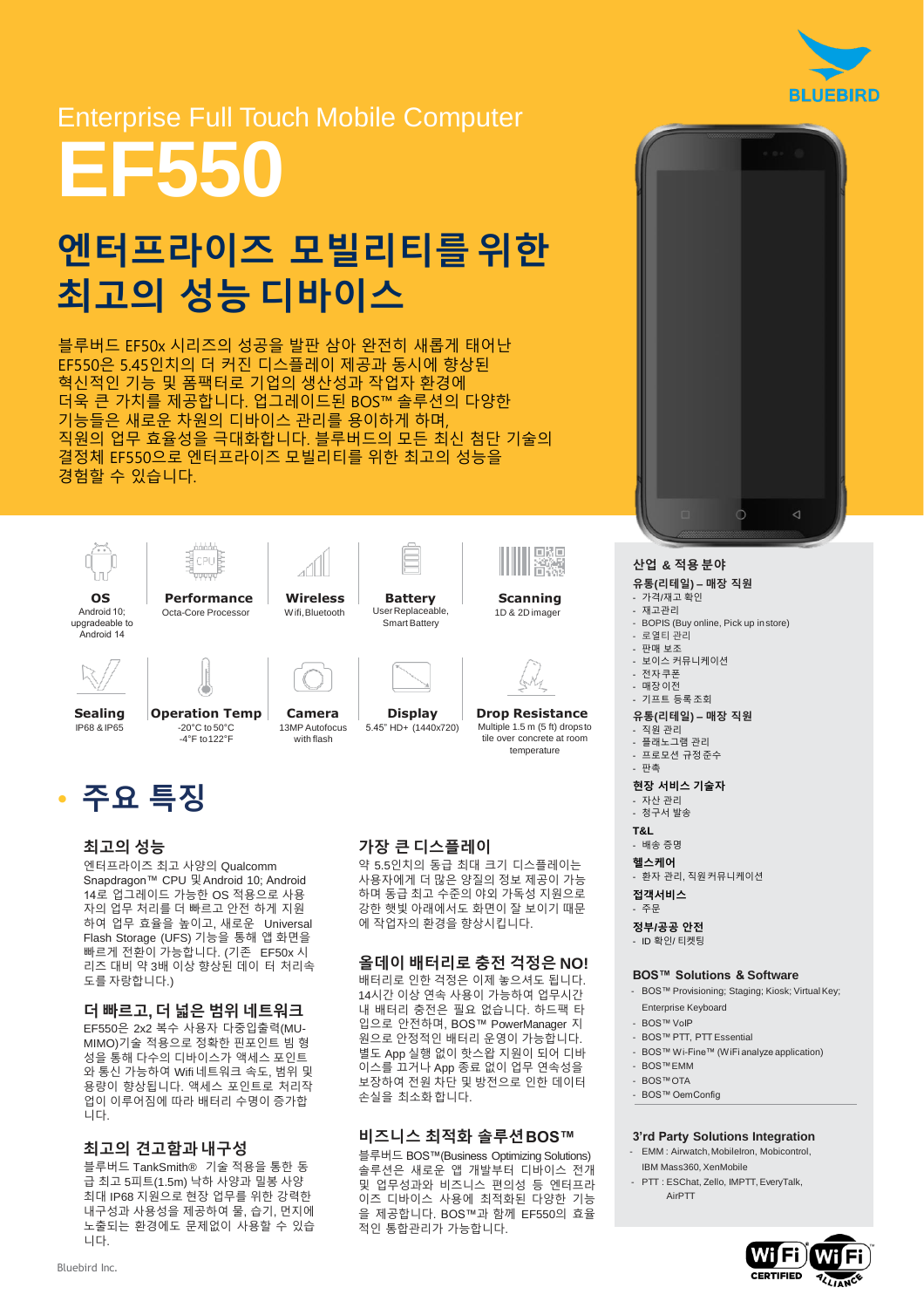## 기기 사양

| 성능 특성                                        |                                                                                                                                                                                  |
|----------------------------------------------|----------------------------------------------------------------------------------------------------------------------------------------------------------------------------------|
| CPU                                          | 2.2 GHz Octa Core Processor (SD660)                                                                                                                                              |
| 운영 체계                                        | Android 10;<br>Upgradeable to Android 14                                                                                                                                         |
| 메모리                                          | 4GB RAM / 32GB UFS Flash<br>4GB RAM / 64 or 128GB Flash (Optional-TBD)                                                                                                           |
| 물리적 특성                                       |                                                                                                                                                                                  |
| <b>Dimensions</b><br>$(L \times W \times D)$ | 159.9 x 79 x 16.65 mm                                                                                                                                                            |
| Weight                                       | 284.5 g                                                                                                                                                                          |
| Display                                      | 5.45" HD+ (1440 x 720), TFT-IPS                                                                                                                                                  |
| Imager Window                                | Corning® Gorilla® Glass 5                                                                                                                                                        |
| Touchpanel                                   | Dual mode capacitive touch with<br>stylus or bare or gloved fingertip<br>input (conductive stylus sold<br>separately);                                                           |
|                                              | Fingerprint resistant antismudge                                                                                                                                                 |
| <b>Backlight</b>                             | coating water droplet rejection<br>LED backlight                                                                                                                                 |
| Power                                        | User Replaceable Battery,<br>Li-Polymer 3.85V / 4350 mAh, 16.7Wh<br>BOS™ PowerManager Station                                                                                    |
| Hot swap                                     | Hot Swap Mode                                                                                                                                                                    |
| <b>Expansion Slot</b>                        | MicroSD 32GB SDHC, up to 512GB SDXC                                                                                                                                              |
| SIM / SAM                                    | (WWAN SKU Only)<br><b>Hybrid Dual SIM Slot</b><br>(2 Nano SIM or 1 Nano SIM/1 Micro SD)<br>- 1 Nano SIM is supported by micro SD Card Slot<br>2 SAM (Optional)                   |
| Interface                                    | USB Type C Connector (USB 3.1)<br>Docking Connector (Charging)<br>Rear 10-pin Connector                                                                                          |
| Notification                                 | Audible tone; multi-color LEDs; vibration                                                                                                                                        |
| Keypad                                       | On-screen keypad and Enterprise Keyboard<br>power button; Volume up/down buttons<br>Home, Back, Menu; Dual-action side scan triggers                                             |
| Voice and Audio                              | Dual noise-cancelling microphones; Vibrate alert;<br>High-quality speaker phone; 3.5mm headset jack<br>PTT headset support;<br>Bluetooth wireless headset support, SWB &FB audio |
| PTT Hot Key                                  | Support<br>- Available dual-action side scan triggers                                                                                                                            |

\* 안드로이드 버전은 퀄컴의 로드맵에 의해 달라 질 수 있습니다.

\* 안드로이드 버전 업그레이드 서비스를 받기 위해선 워런티를 구매해야 합니다.

| <b>WIRELESS WAN DATA AND VOICE COMMUNICATIONS</b> |                                                                                                                                                                                                                                                                                                                                                                                                                                                                                                                                                                                                                    |  |
|---------------------------------------------------|--------------------------------------------------------------------------------------------------------------------------------------------------------------------------------------------------------------------------------------------------------------------------------------------------------------------------------------------------------------------------------------------------------------------------------------------------------------------------------------------------------------------------------------------------------------------------------------------------------------------|--|
| Radio<br>Frequency<br>Band                        | (Optional)<br>EMEA, Korea, Thailand, India<br>- LTE FDD: B1/B3/B5/B7/B8/B20<br>- LTE TDD: B38/B40/B41<br>- WCDMA: B1/B5/B8<br>- GSM/EDGE: B3/B8<br>Latin America, Australia, ANZ, Taiwan<br>- LTE FDD: B1/B2/B3/B4/B5/B7/B8/B28<br>- LTE TDD: B40<br>- WCDMA: B1/B2/B5/B8<br>- GSM/EDGE: B2/B3/B5/B8<br>Japan<br>- LTE FDD: B1/B3/B8/B18/B19/B26<br>- LTE TDD: B41<br>- WCDMA: B1/B6/B8/B19<br>North America<br>- LTE FDD: B2/B4/B5/B12/B13/B14/B66/B71<br>- WCDMA: B2/B4/B5<br>China<br>- LTE FDD: B1/B3/B5/B8<br>- LTE TDD: B38/ B39/ B40/ B41<br>$-WCDMA$ : B <sub>1</sub> /B <sub>8</sub><br>- GSM/EDGE: B3/B8 |  |
| <b>GPS</b>                                        | (WWAN SKU only)<br>Autonomous, Concurrent GPS;<br>GLONASS; Galileo; BeiDou, and A-GPS                                                                                                                                                                                                                                                                                                                                                                                                                                                                                                                              |  |
| <b>WIRELESS LAN</b>                               |                                                                                                                                                                                                                                                                                                                                                                                                                                                                                                                                                                                                                    |  |
| Radio                                             | WiFi: IEEE 802.11 a/b/g/n/ac/d/h/i/r/k/v/w;<br>Wi-Fi™ certified;                                                                                                                                                                                                                                                                                                                                                                                                                                                                                                                                                   |  |
|                                                   | IPv4, IPv6, 2x2 MU-MIMO<br>WWAN: IEEE 802.11 a/b/g/n/ac/d/h/i/r/k/v/w;<br>Wi-Fi™ certified;                                                                                                                                                                                                                                                                                                                                                                                                                                                                                                                        |  |
| Data Rates                                        | IPv4, IPv6, 5GHz 2x2 MU-MIMO<br>5GHz: 802.11a/n/ac - up to 866.7 Mbps<br>2.4GHz: 802.11b/g/n - up to 300 Mbps                                                                                                                                                                                                                                                                                                                                                                                                                                                                                                      |  |
| Security<br>and<br>Encryption                     | WEP (40 or 104 bit);<br>WPA/WPA2 Personal (TKIP and AES);<br>WPA/WPA2 Enterprise (TKIP and AES)<br>— EAP-TTLS (PAP, MSCHAP, MSCHAPv2),<br>EAP-TLS, PEAPv0-MSCHAPv2,<br>PEAPv1-EAP-GTC and LEAP.EAP-PWD<br>Data in Motion: FIPS 140-2 Level 1                                                                                                                                                                                                                                                                                                                                                                       |  |
|                                                   | Data at Rest: FIPS 140-2 Level 1                                                                                                                                                                                                                                                                                                                                                                                                                                                                                                                                                                                   |  |
| <b>WIRELESS PAN</b><br><b>Bluetooth</b>           |                                                                                                                                                                                                                                                                                                                                                                                                                                                                                                                                                                                                                    |  |
| <b>WIRED LAN</b>                                  | Bluetooth v5.0, BLE, Class 2                                                                                                                                                                                                                                                                                                                                                                                                                                                                                                                                                                                       |  |